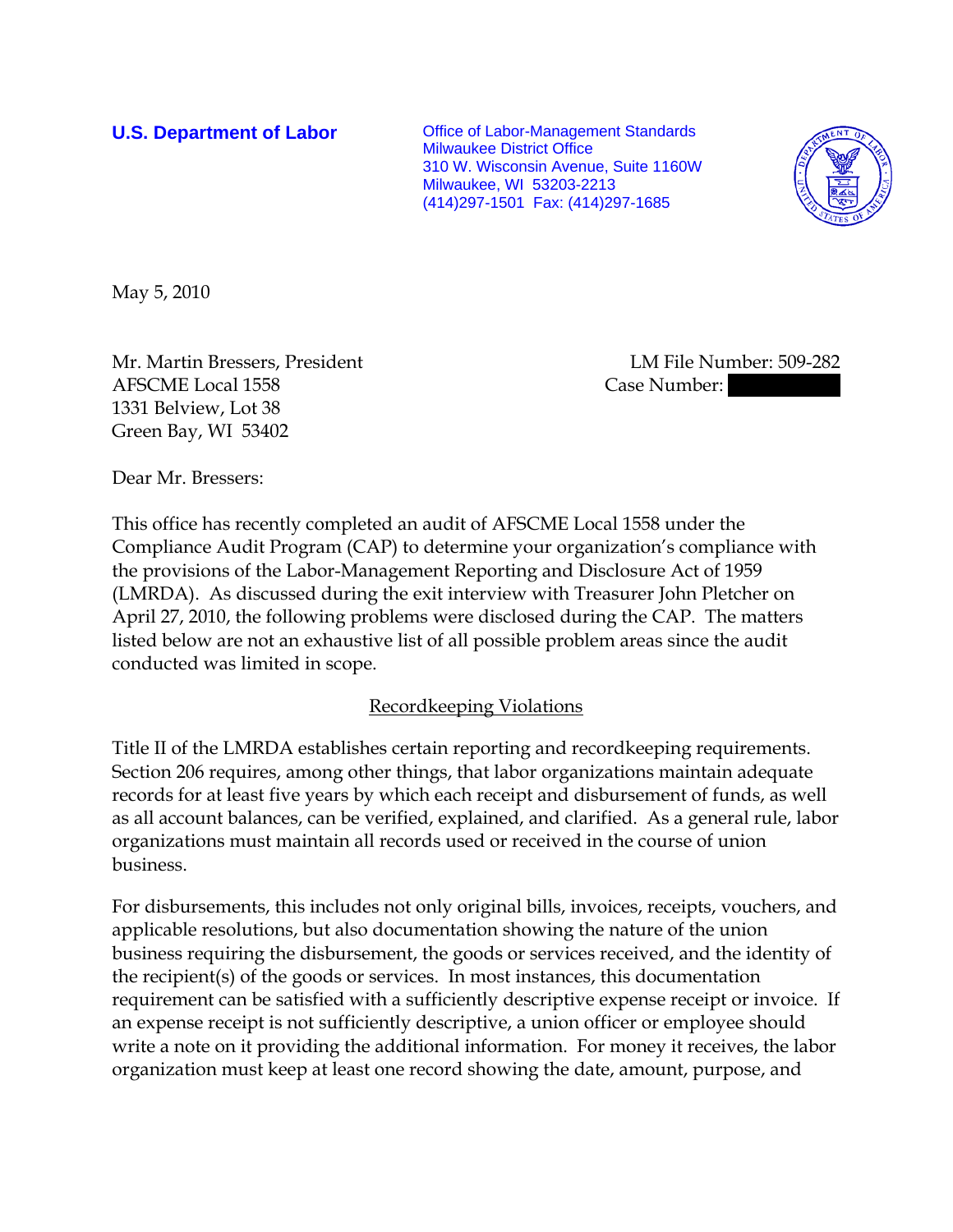source of that money. The labor organization must also retain bank records for all accounts.

The audit of Local 1558's records for its fiscal year ended July 31, 2009, revealed the following recordkeeping violations:

1. Receipts Records

Receipts entries in the Local 1558's Treasurer's Cash Book are undated, and the source and amount are entered in the Cash Book corresponding to the month deposited, not the month received. Receipts records must show the date of receipt as well as the amount received and the source. The date of receipt is required to verify, explain, or clarify amounts required to be reported in Statement B (Receipts and Disbursements) of the LM-3. The LM-3 instructions for Statement B state that receipts must be recorded when money is actually received and disbursements must be recorded when money is actually paid out. Failure to record the date money was received could result in reporting some receipts for a different year than the one in which they were received. (See further discussion of this topic in the Reporting Violations section below.)

In addition, not all receipts records were retained by Local 1558. The Human Resources Manager at the American Red Cross stated that when the checkoff checks were sent to Local 1558, check stubs were attached. However, most of the check stubs corresponding to the checkoff checks recorded in the Treasurer's Cash Book were not found among the records.

2. Disbursements Records

Local 1558 did not retain adequate documentation for reimbursed expenses to officers and members totaling at least \$1,377. For example, in April 2009, Vice President Trevor Johann was issued a check for \$196 which the Treasurer's Cash Book noted was for "conv.," but there was no voucher or other supporting documentation to identify what particular expenses were paid, such as per diem, meals, mileage, etc.

As noted above, Local 1558 must retain original receipts, bills, and vouchers for all disbursements. Such documentation must show the nature of the union business requiring the disbursement and the goods or services received. If a daily per diem amount is paid, the amount and number of days authorized must be identified either on a voucher or in at least one union record. If an expense receipt is not sufficiently descriptive, a union officer or employee should write a note on it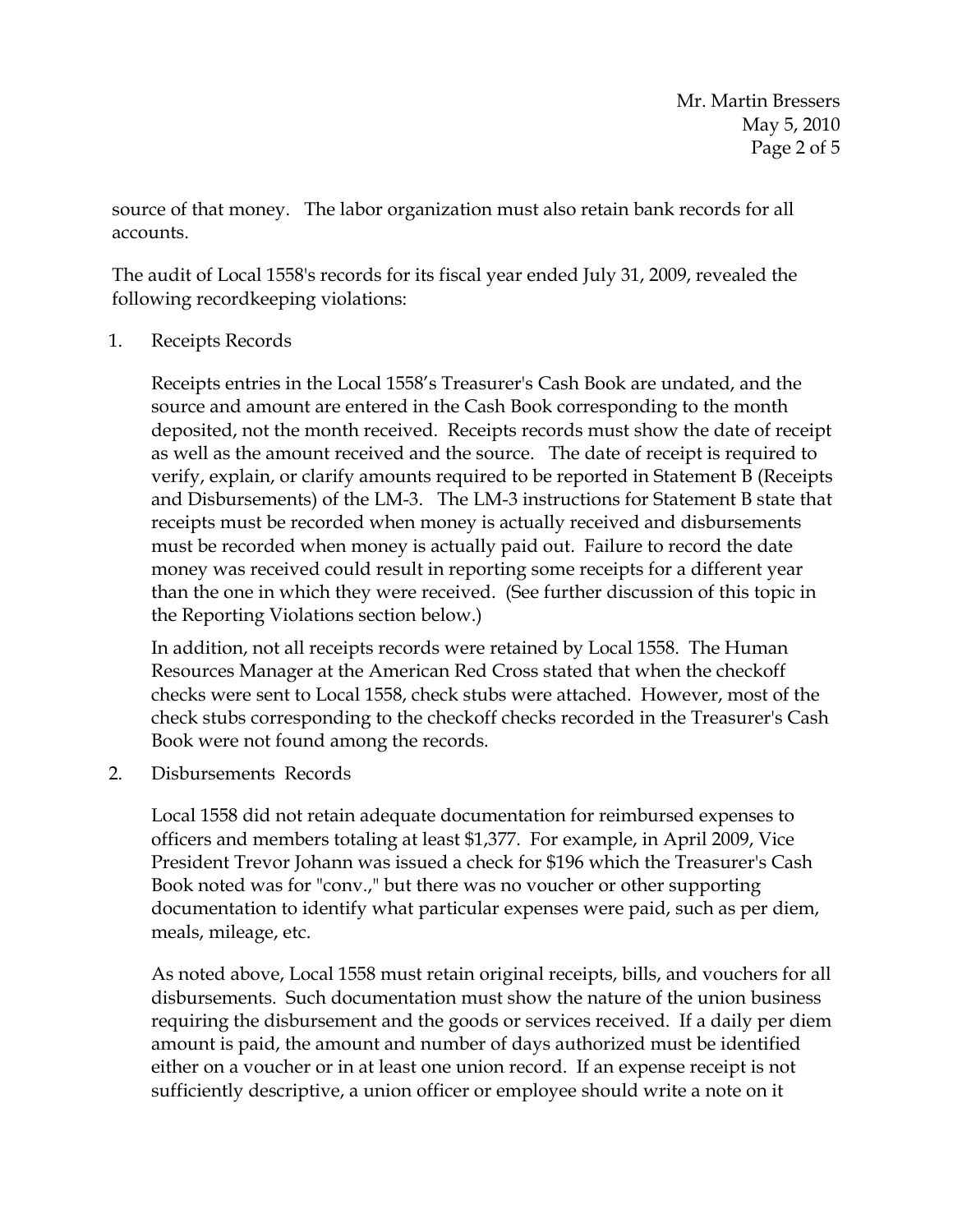providing the additional information. The president and treasurer (or corresponding principal officers), who are required to sign your union's LM report, are responsible for maintaining such union records.

During the exit interview, I provided a sample of an expense voucher that Local 1558 may consider for use. The sample identifies the types of information and documentation that the local must maintain for officer expenses as well as lost wages.

3. Information Not Recorded in Meeting Minutes

During the audit, Treasurer Pletcher advised OLMS that any authorization for expenses such as meals or mileage comes from the Executive Board with the approval of the members. Further, that these expenses are authorized during membership or Executive Board meetings, which are typically held monthly. In addition, the Local 1558 bylaws state that (1) all matters affecting the policies, aims and means of accomplishing the purposes of the local are provided for by action of the membership, and (2) the recording secretary shall keep a record of the proceedings of all membership and executive board meetings.

The audit disclosed that a total of \$1,287 was paid in April and May 2009 to three officers for "conv.," including the \$196 check identified above to Vice President Trevor Johann. No meeting minutes were found which identified the authorization for the three officers to attend any convention or receive convention expenses. In fact, few minutes corresponding to any Local 1558 meetings held during the audit year were found. Mr. Pletcher stated that he provided for the audit all records that were given to him when he became treasurer and that he knew the union was remiss in keeping meeting minutes. In the future, minutes of all membership or executive board meetings must report any disbursement authorizations made at those meetings.

Based on your assurance that Local 1558 will retain adequate documentation in the future, OLMS will take no further enforcement action at this time regarding the above violations.

# Reporting Violations

The audit disclosed a violation of LMRDA Section 201(b), which requires labor organizations to file annual financial reports accurately disclosing their financial condition and operations. The Labor Organization Annual Report (Form LM-3) filed by Local 1558 for fiscal year ending July 31, 2008, was deficient as follows: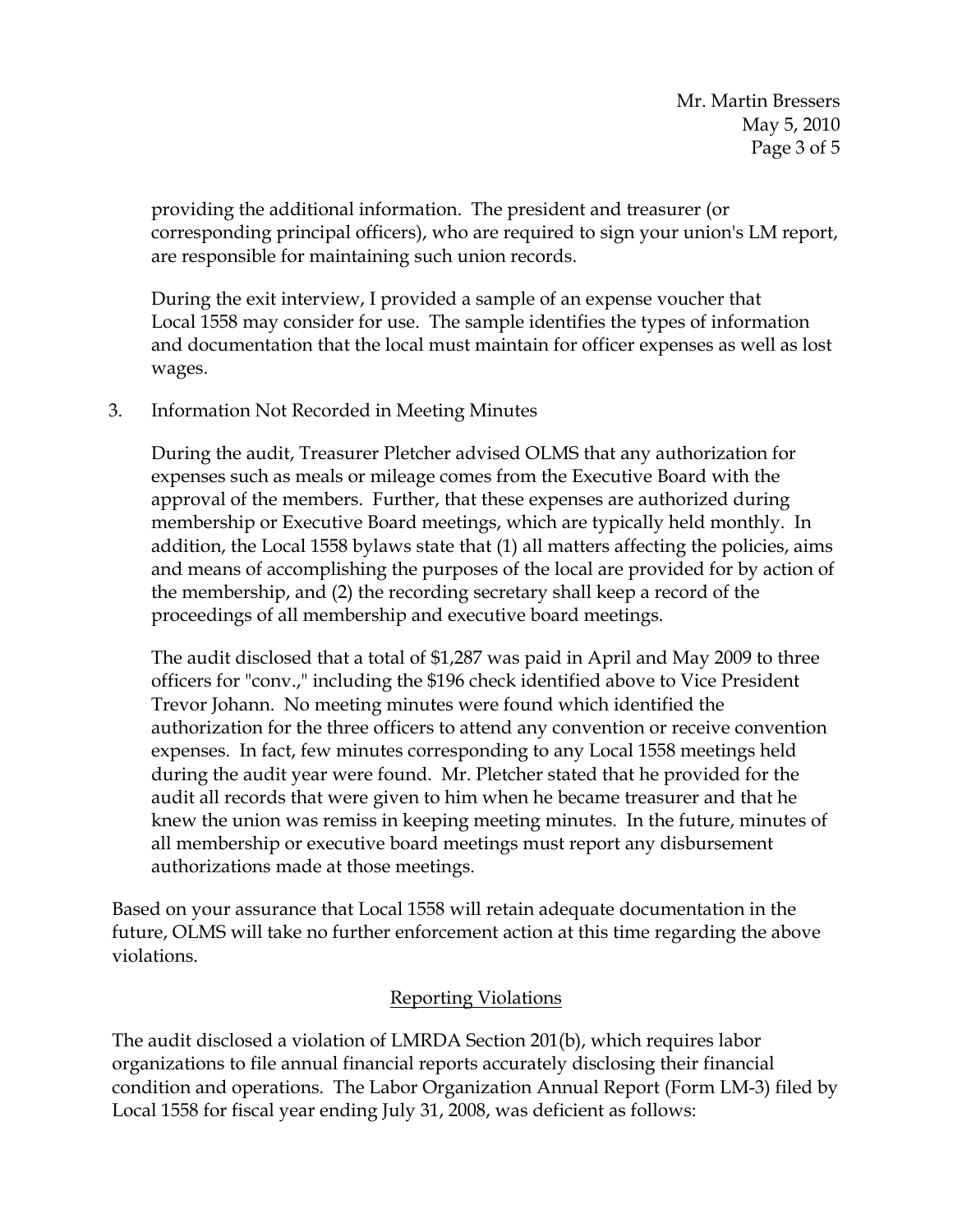Mr. Martin Bressers May 5, 2010 Page 4 of 5

## Receipts Improperly Reported

Local 1558 failed to properly report \$9,987 in dues checkoff checks received from the American Red Cross in May, June, and July 2007. These checks were issued to the union before July 31, 2007, yet were not included in the amount reported in Item 38 (Dues) of the LM-3 filed for fiscal year ending July 31, 2007. The payments are recorded in the Treasurer Cash Book during the following fiscal year, in August 2007, the month in which the checks were deposited, and are included in the total amount reported in Item 38 of the LM-3 for the following fiscal year ending July 31, 2008.

The LM-3 instructions for Statement B (Receipts and Disbursements) state that the purpose of Statement B is to report the flow of cash in and out of your organization *during the reporting period*. In the future, Local 1558 must report money received on the LM-3 for the period corresponding to the date it was received, not deposited.

I am not requiring that Local 1558 file amended LM reports for fiscal years ending July 31, 2007, and July 31, 2008, to correct the deficient items, but Local 1558 has agreed to properly report the deficient items on all future reports it files with OLMS.

## Other Issues

Check Co-Signatures

A number of the checks issued by Local 1558 contained only one signature. The Local 1558 bylaws, in Article III (Duties of Officers), provide that the treasurer shall prepare and sign checks and that the president shall countersign all checks. The two signature requirement is an effective internal control of union funds. OLMS recommends that Local 1558 review its check signing procedures to improve internal control of union funds.

I want to extend my personal appreciation to AFSCME Local 1558 for the cooperation and courtesy extended during this compliance audit. I strongly recommend that you make sure this letter and the compliance assistance materials provided to you are passed on to future officers. If we can provide any additional assistance, please do not hesitate to call.

Sincerely,